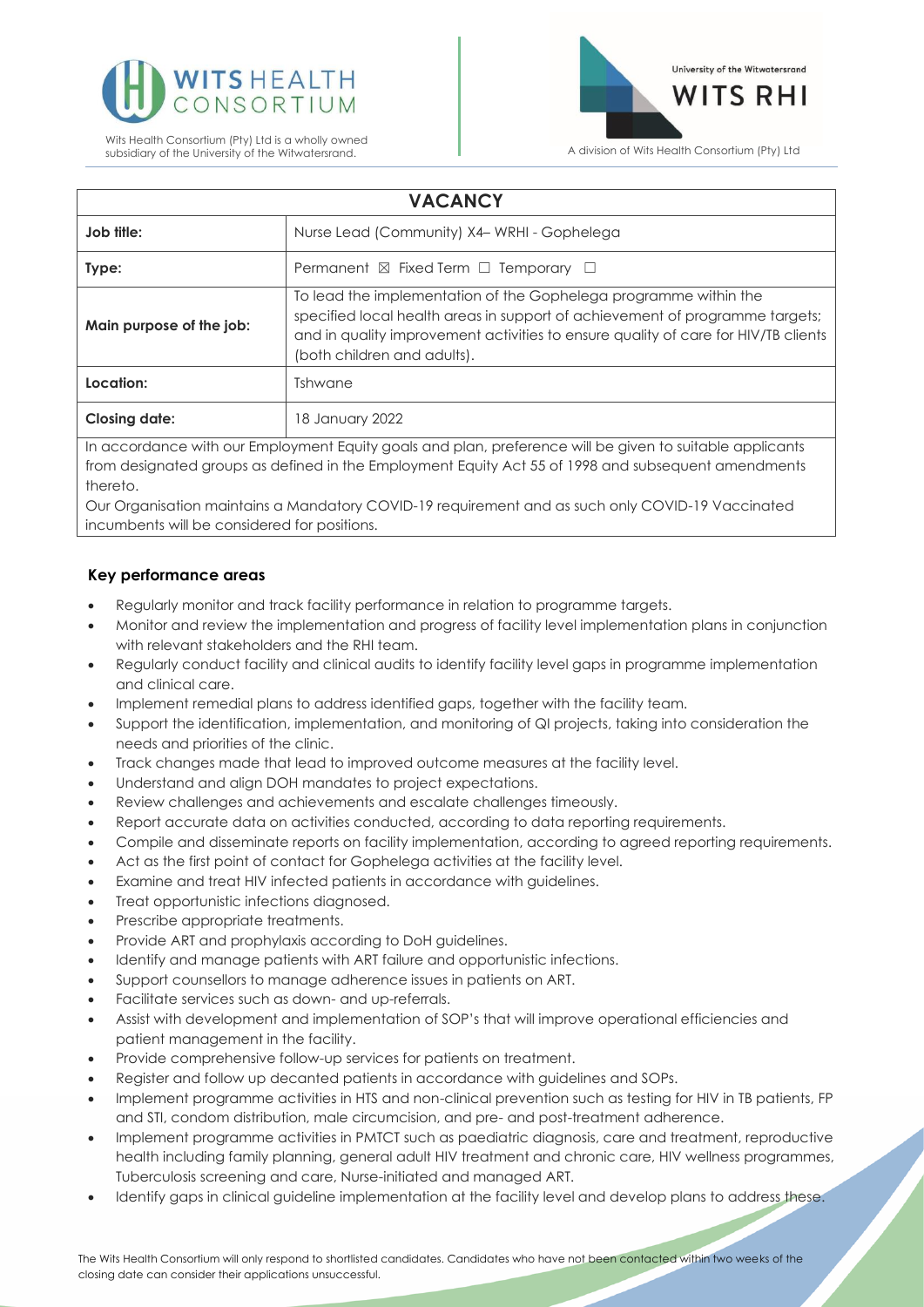

Wits Health Consortium (Pty) Ltd is a wholly owned



- Identify training needs of DoH / facility staff.
- Address training needs in collaboration with DOH and Wits RHI counterparts.
- Support the implementation of clinical guidelines at the facility level through on-site mentoring support and contribute to achievement of priority programmes targets.
- Support the provision of classroom / off site training and on the job training to ensure skills transfer and competency.
- Support the implementation of 95-95-95 strategies to ensure clinicians are competent to initiate ART, manage and monitor viral suppression and retention in care for patients on ART/TB, including adherence support strategies and identification and management or referral of patients for advanced clinical care and failing treatment.
- Supervise and manage line reports in keeping with Wits RHI policies and procedures.
- Attend to all staffing requirements and administration.
- Supervise and manage the duties of subordinates to ensure optimal staff utilisation and maintenance of sound labour relations.
- Perform and facilitate performance development and assessments.
- Identify substandard performance by team members and take necessary corrective action.
- Coach and train subordinates and team members to ensure the acquisition of knowledge and skills required by the organisation.
- Identify training gaps at facilities and arrange with the training department the necessary trainings
- Facilitate skills transfer from programme staff to DOH counterparts.
- Promote harmony, teamwork and sharing of information.
- Take ownership and accountability for tasks and demonstrates effective self-management.
- Follow through to ensure that quality and productivity standards of own work are consistently and accurately maintained.
- Maintain a positive attitude and respond openly to feedback.
- Take ownership for driving own career development by participating in ongoing training and development activities such as conferences, workshops etc.

# **Required minimum education and training**

• Relevant Nursing diploma or equivalent.

### **Desirable additional education, work experience and personal abilities**

- Certification/experience in HIV management, training, and mentoring.
- Sound technical knowledge of PMTCT, Adult HIV, TB-HIV integration and adherence, paediatric treatment and care, decanting strategies including referral networks.
- Knowledge of National, Provincial and District health structures.
- Experience working in a donor funded organization / NGO or project-based environment.
- Knowledge of clinical systems and data management.
- Exceptional organizational and administrative skills together with knowledge of Microsoft Office.
- Ordered and systematic in approach to tasks.
- Attention to detail.
- Pro-active, able to exercise discretion and independent decision-making.
- Able to prioritize own workload and work towards deadlines.
- Self -motivated, able to work independently and work as part of a multidisciplinary team.
- Able to speak other local African languages.

#### **Required minimum work experience**

• Minimum 5 years' experience in public health and NiMART certificate.

#### **Demands of the job**

May be required to travel Must be contactable after working hours.